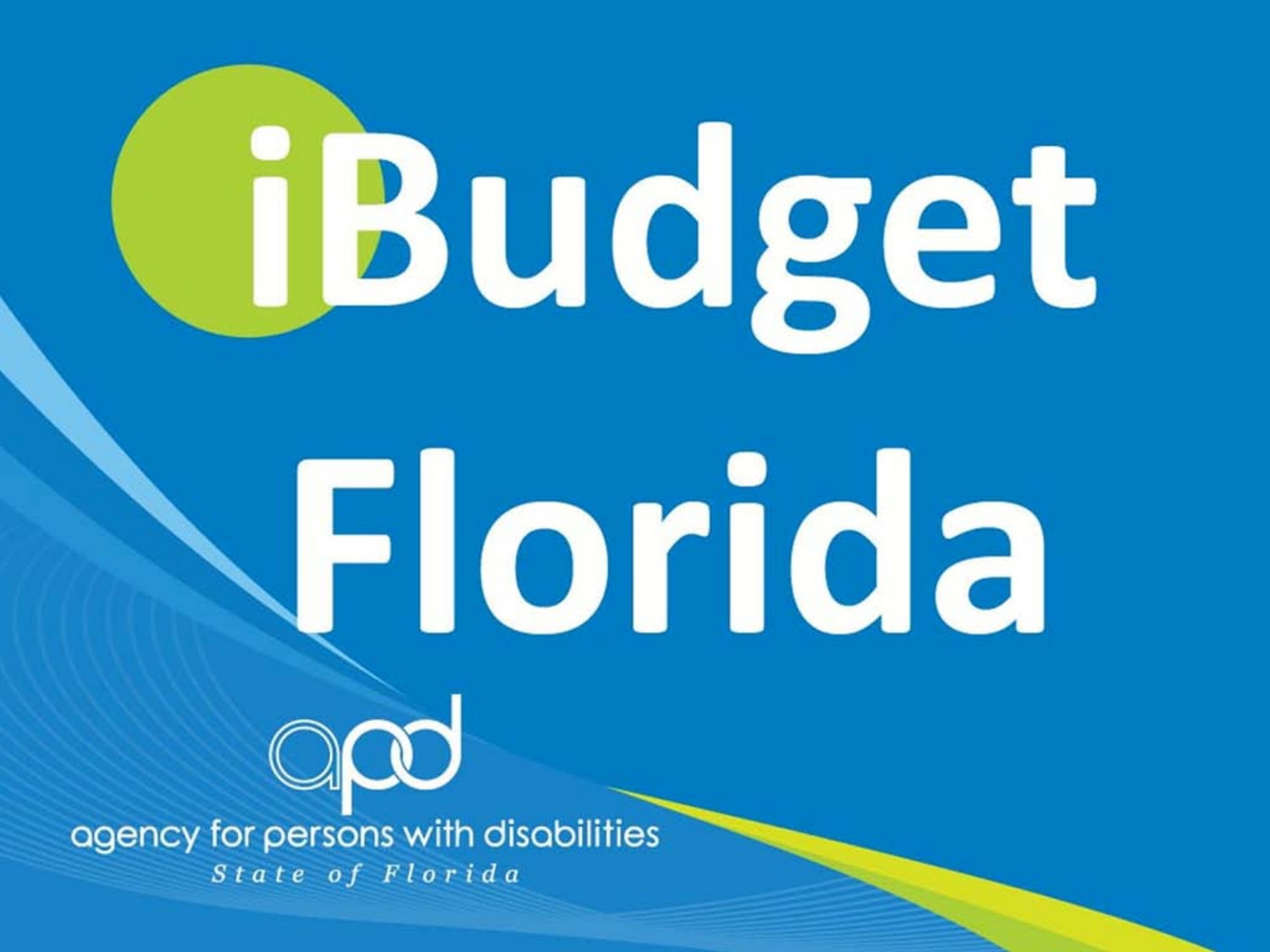#### **WSC Training Outline**

- **1. Introduction**
- **2. Training Objectives**
- **3. Fundamentals**
- **4. iBudget Goals**
- **5. Implementation Constraints**
- **6. Application Roles**
- **7. Program Overview**
- **8. Service Desk**

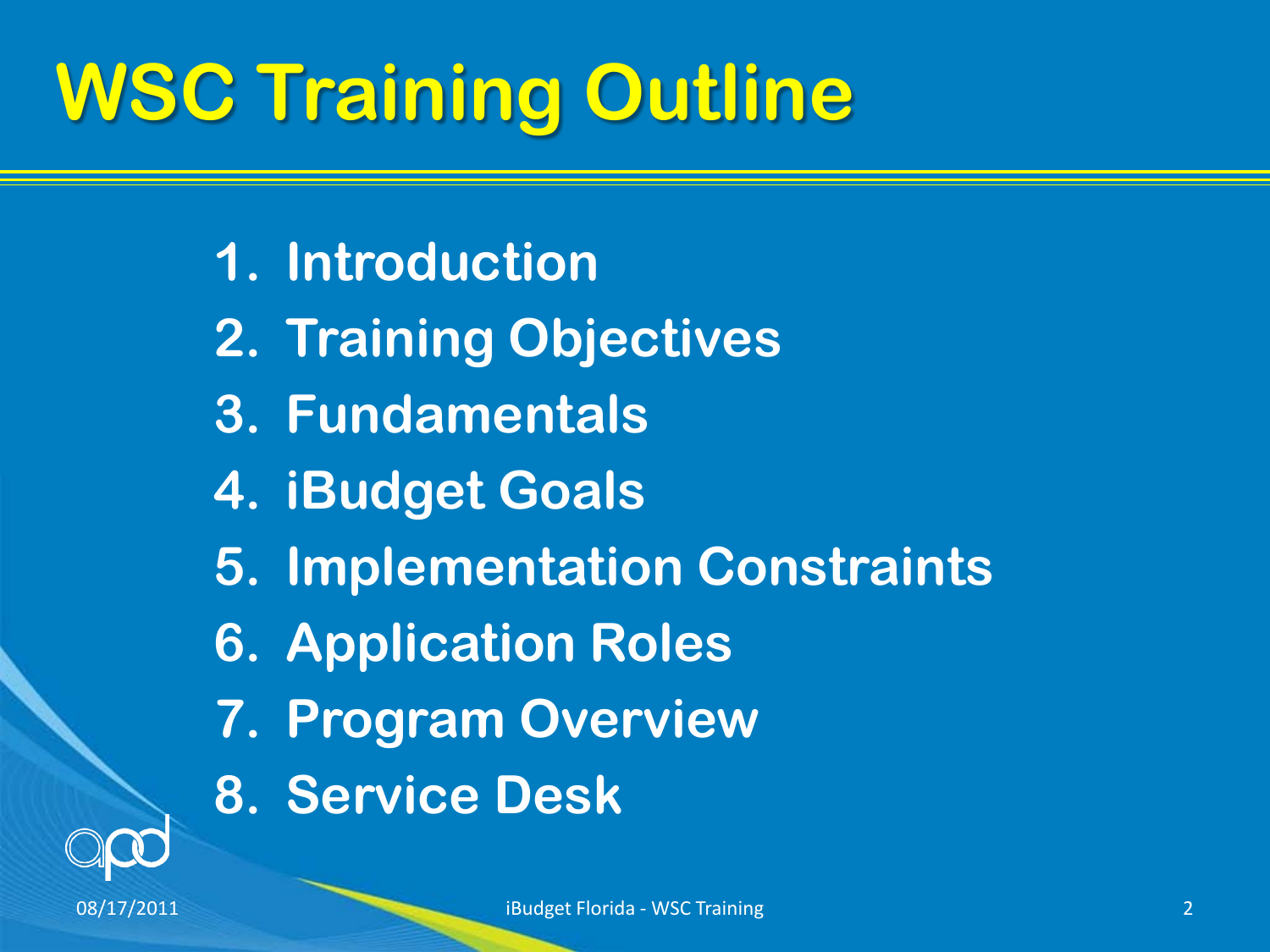#### **1. Introduction**

- **Fundamental Changes**
- **Service Changes**
- **Waiver Updates**
	- **Implementation Schedule**
	- **APD iBudget Rules**
	- **AHCA iBudget Handbook Rule**
- **Components of iBudget Florida**

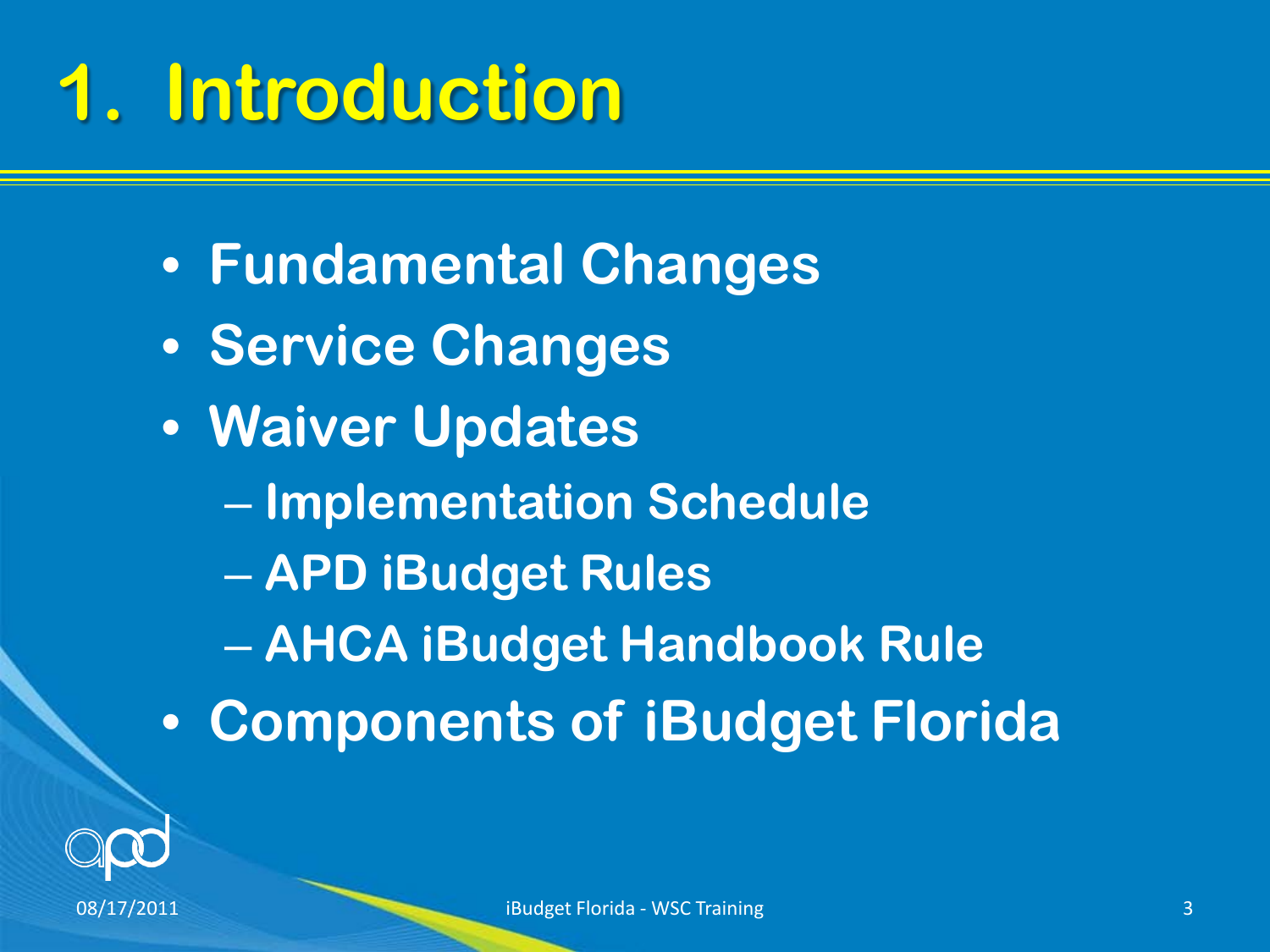### **2. Training Objectives**

- **Acquire Knowledge of iBudget Florida Program**
- **Comprehend Users' Responsibilities**
- **Learn the Basic WSC Tasks**
- **Understand the Relationship between iBudget Florida and the other APD Applications**

• **Identify Workflow Improvements**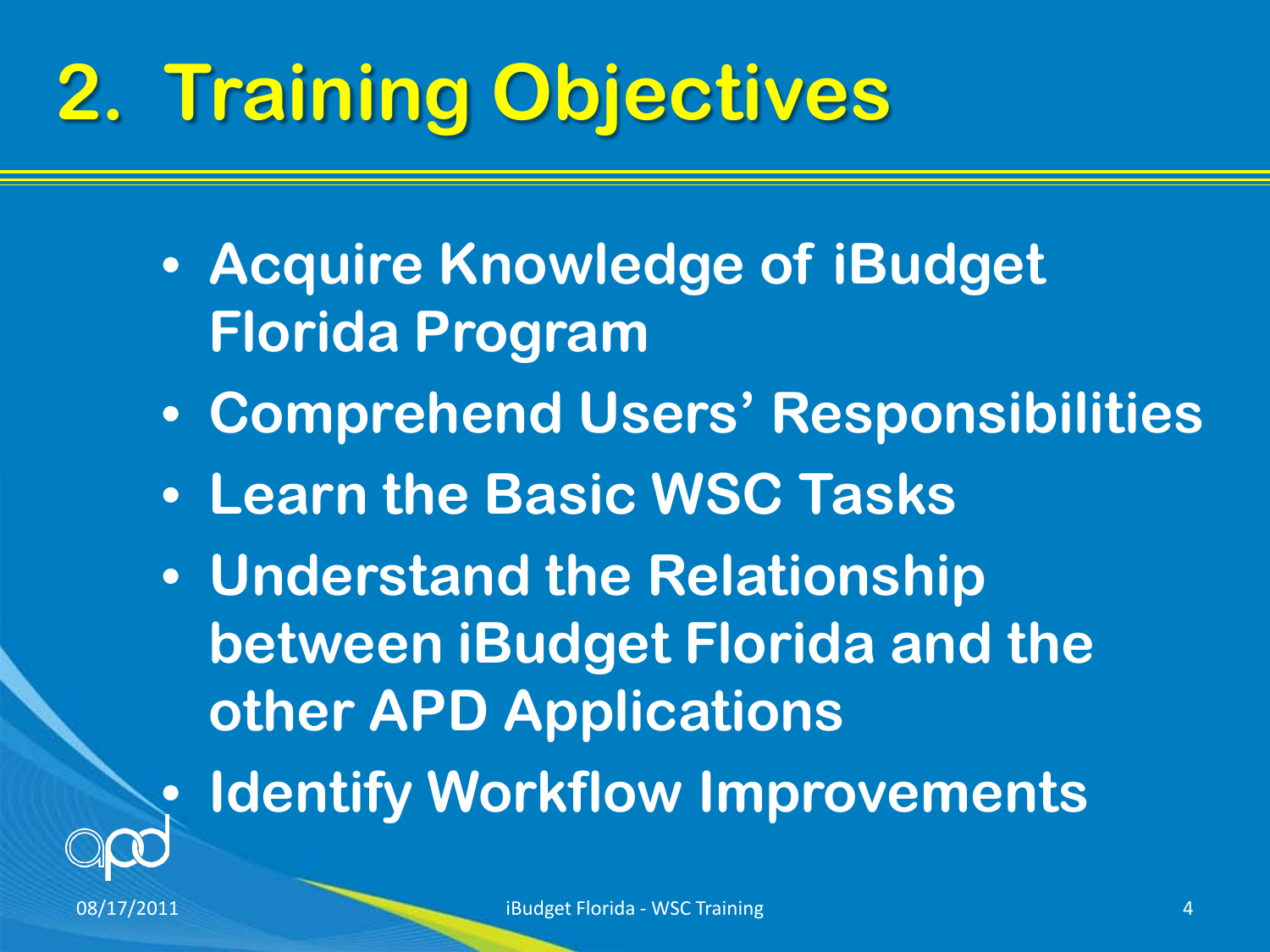#### • **Definitions**

- **Application – an electronic system designed for data collection and/or disbursement (workflow)**
- **Program – an organizational process to include policies and procedures**
- **iBudget Florida – New Waiver Program** – **iBudget Application – iBudget Florida's** 
	- **electronic system**

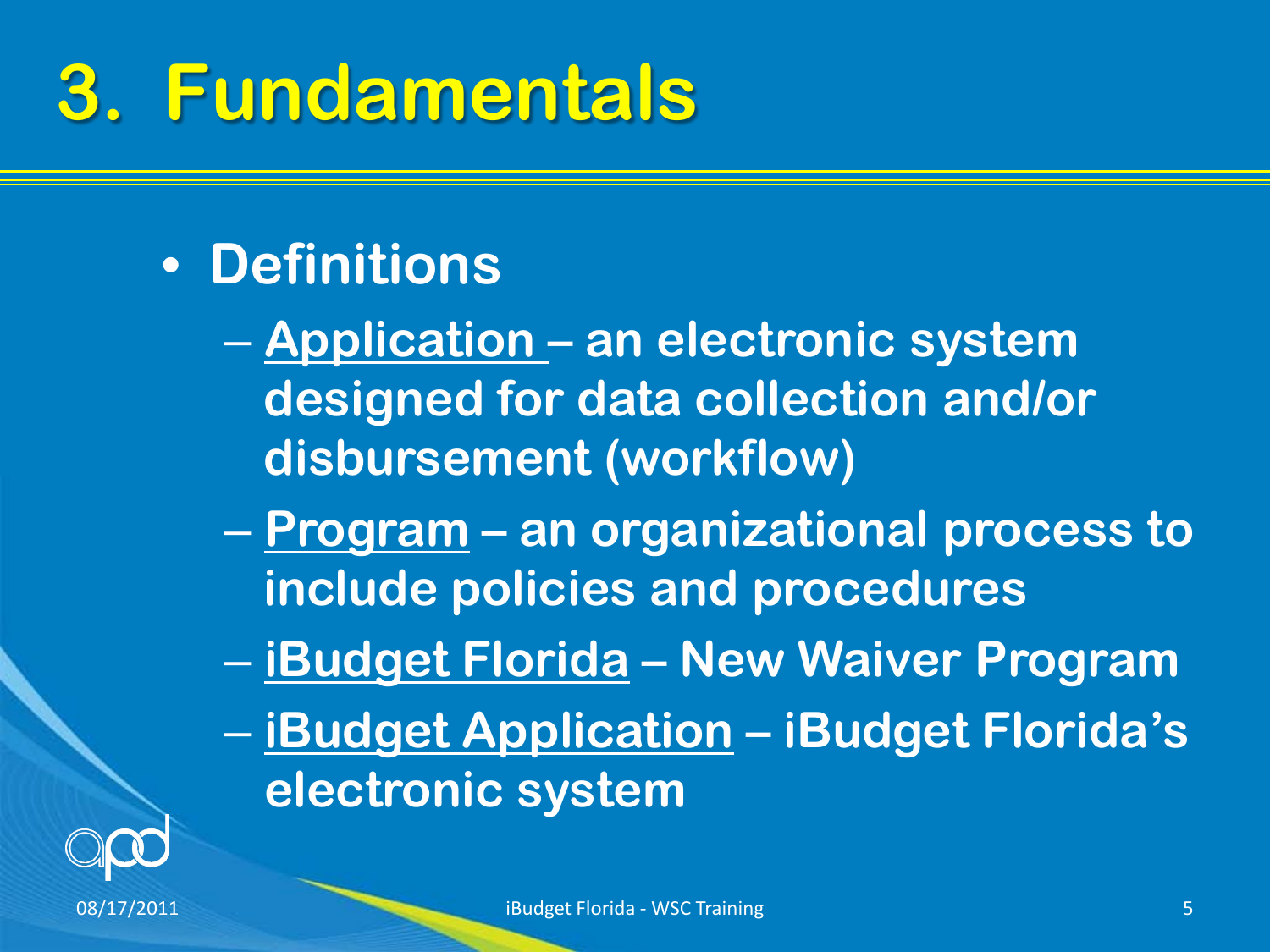#### • **Definitions**

– **Portal – the access point for external users of an application**

– **APD Connects – the portal for other APD applications** 

– **CCR (client central record) – the repository for the customer's complete record.**

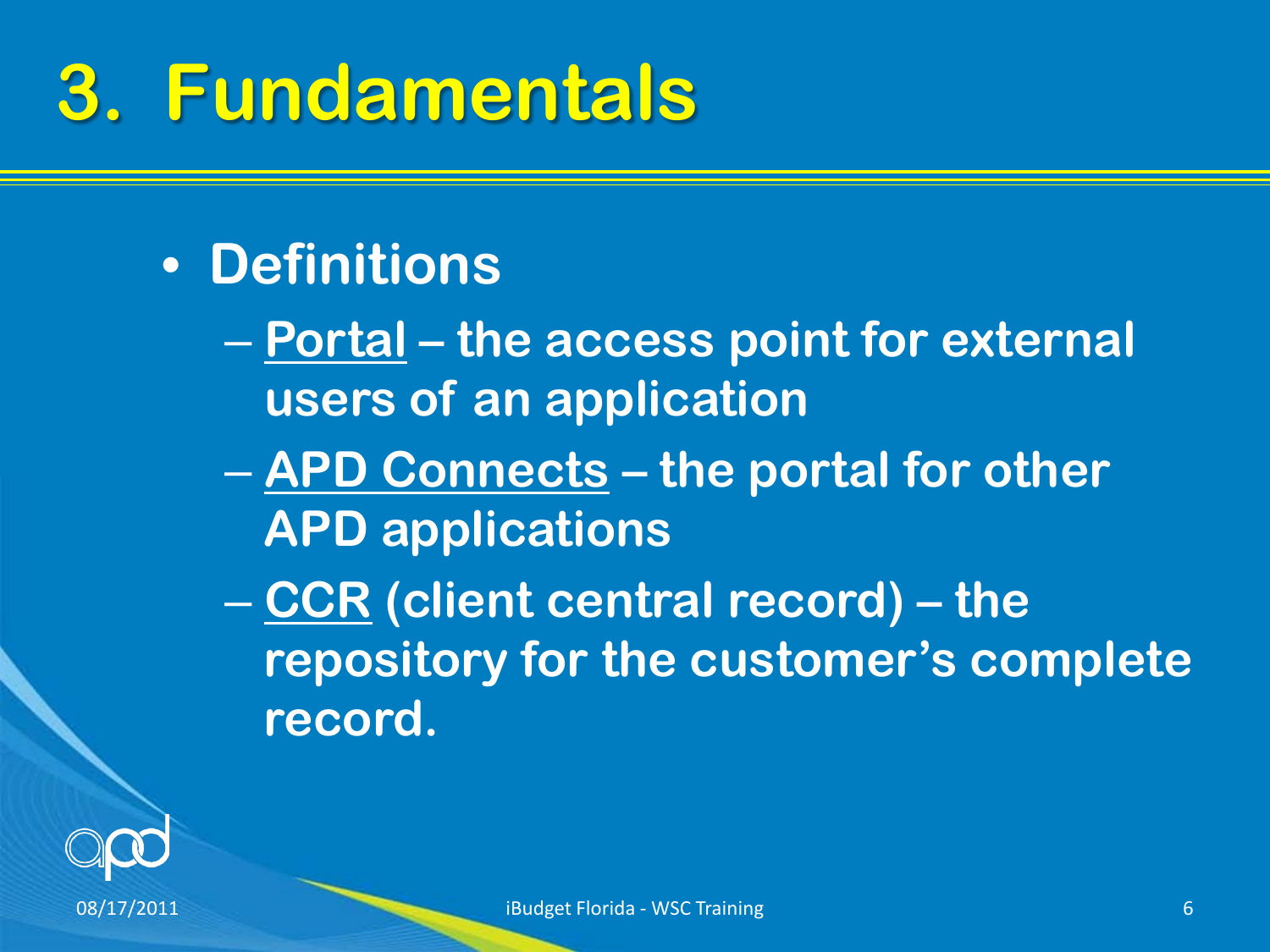#### • **Definitions**

– **CRM (Customer Relationship Management) – the software on which the iBudget application is built - structured and formalized to support workflows**



08/17/2011 iBudget Florida - WSC Training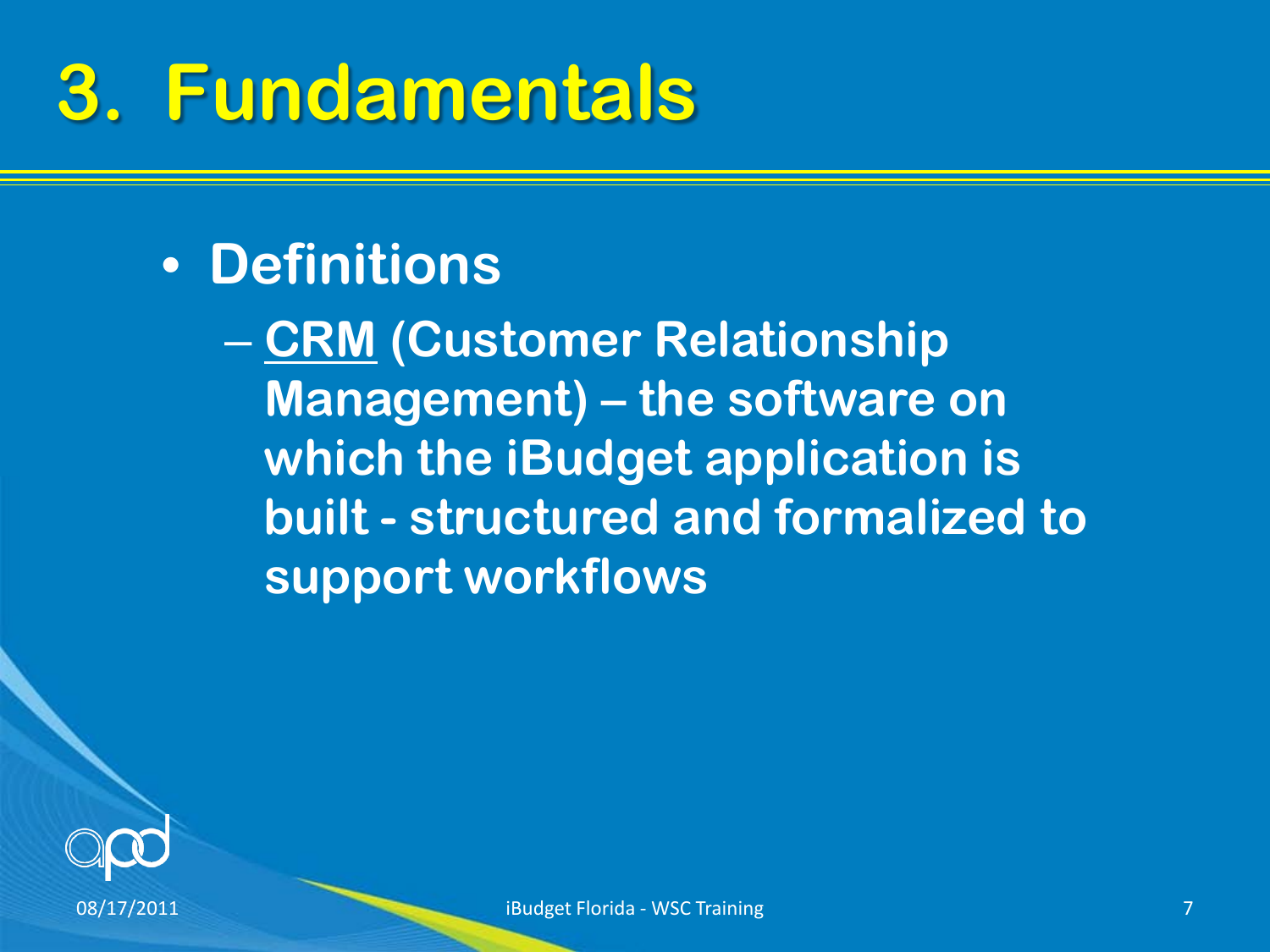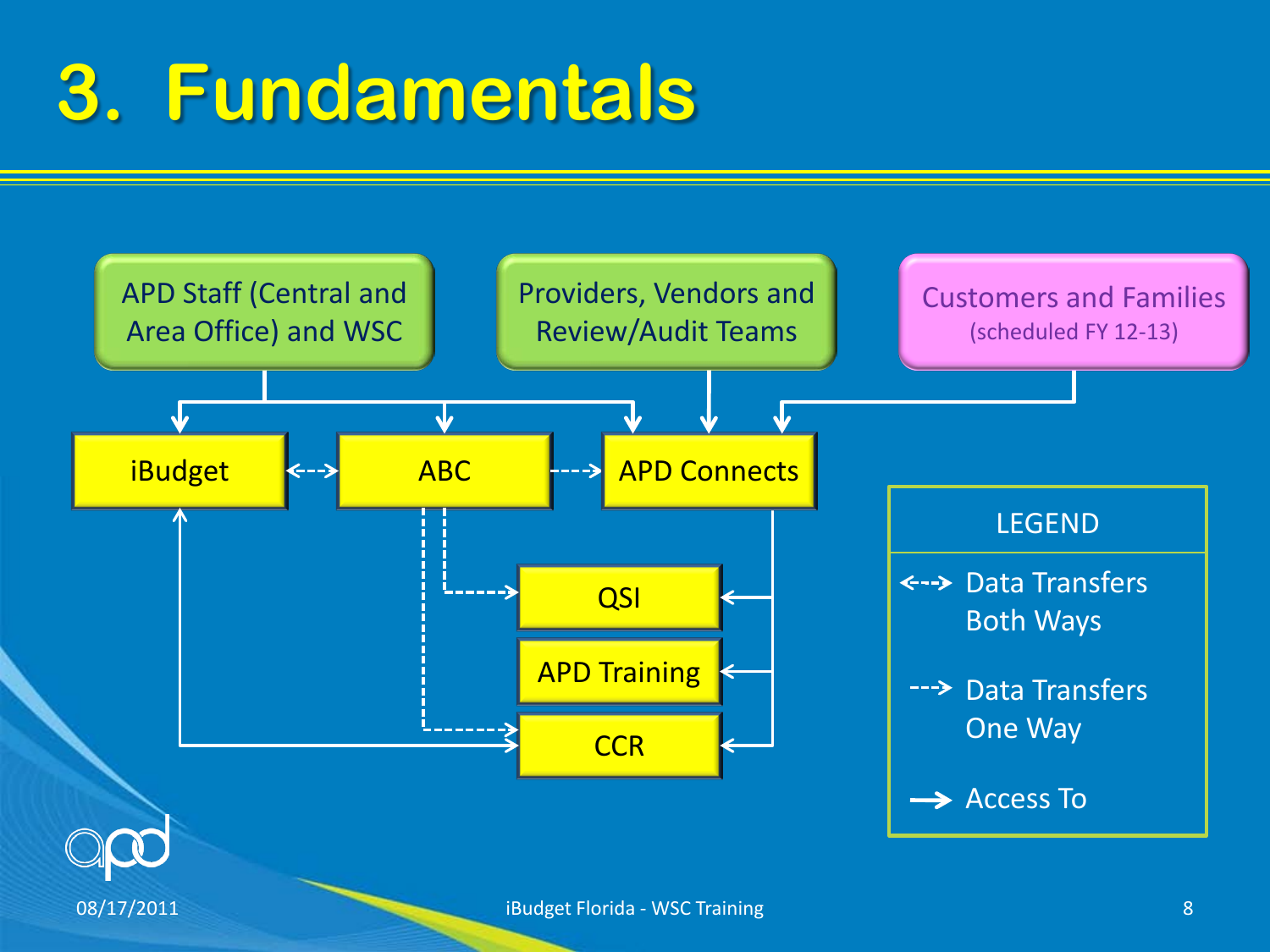- **iBudget Florida** 
	- **APD's New Budgeting Tool for Waiver Cost Plans**



- **Budget Allocation Formula**
- **Current Processes Still Apply**
- **ABC Screens vs. iBudget Screen**

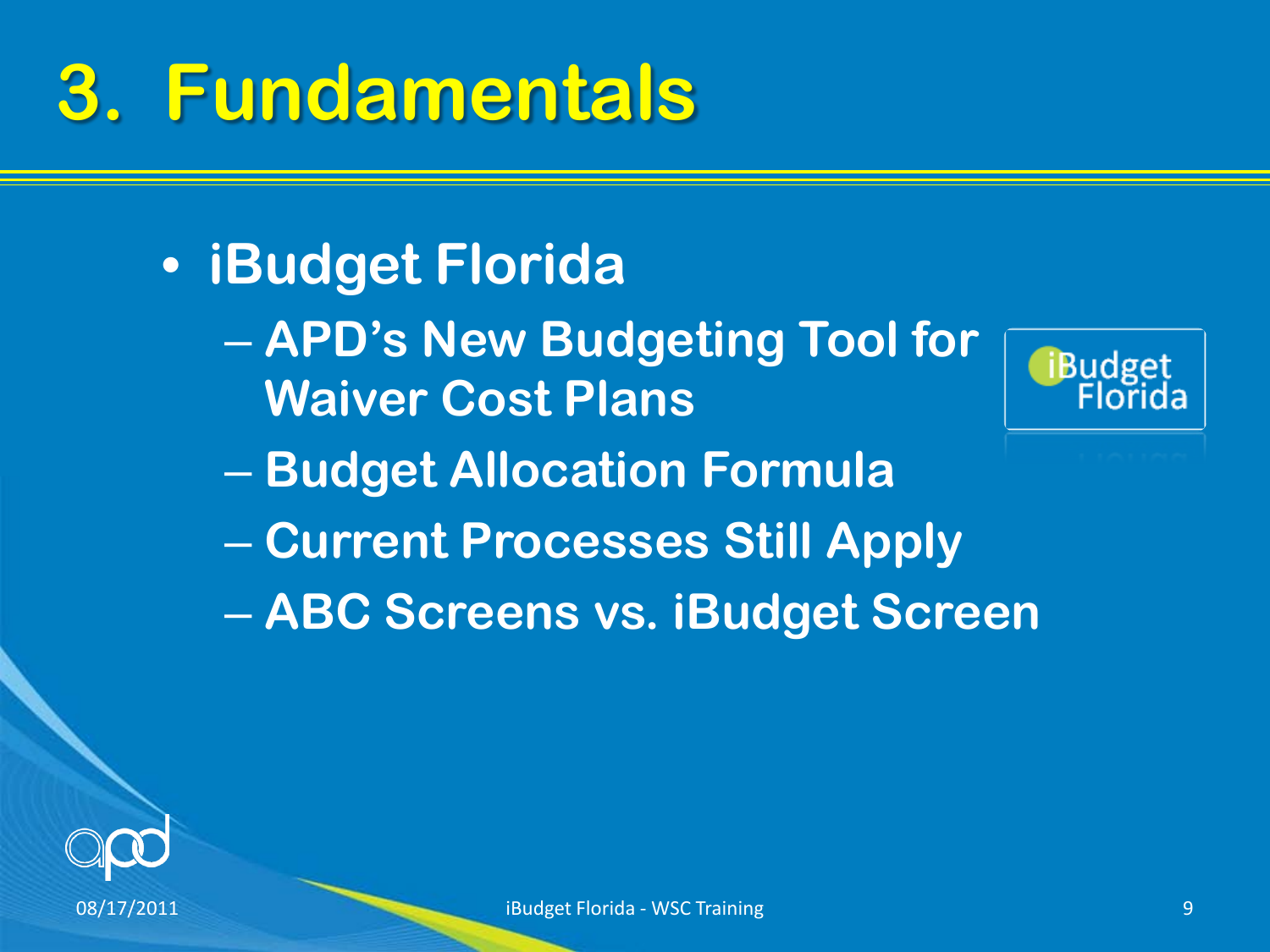#### • **ABC**

- **Not Going Away**
- **The "System of Record" for Most of APD's Applications**
- **CCR**



- **Repository for the client complete record** – **Updated Daily from ABC**
- **Access to and from iBudget**

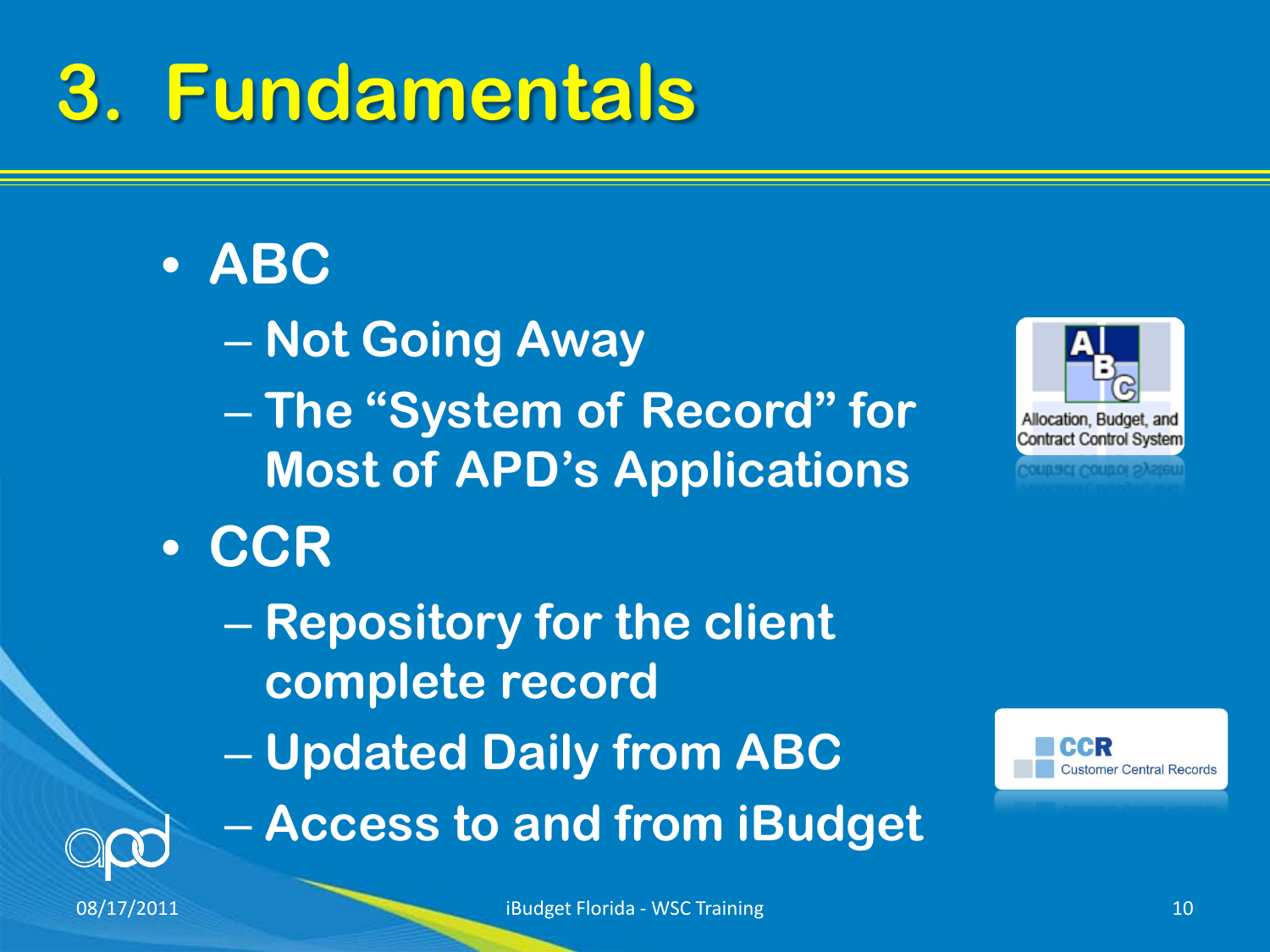#### **4. iBudget Goals**

- **Increase Flexibility and Choice**
- **Sustainability of the Program**
- **Refocus on Community Resources**
- **Streamline Review Process**
- **Spotlight Health & Safety Issues**

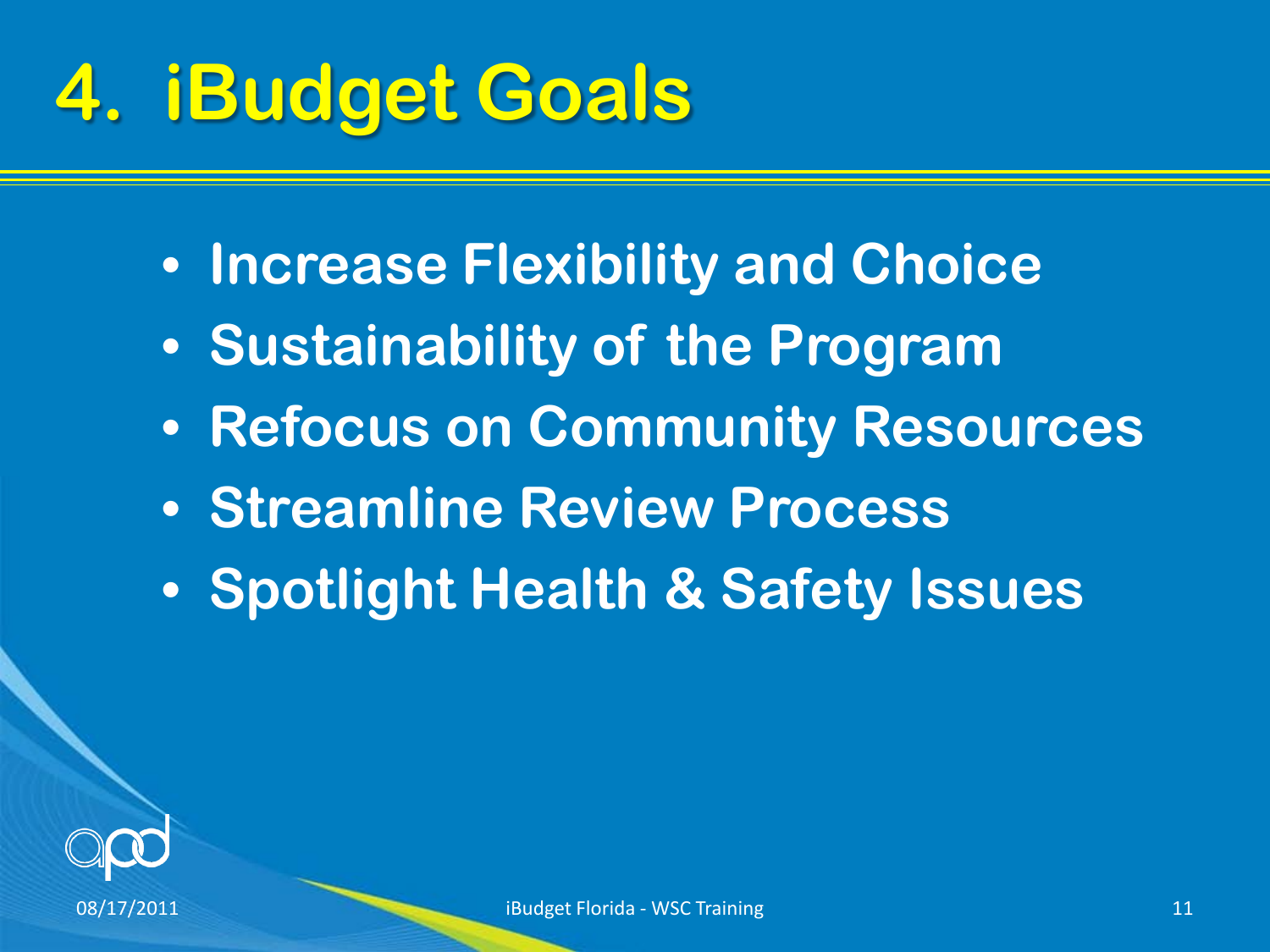#### **5. Implementation Constraints**

• **Timeline Based on the Law and Application Design**



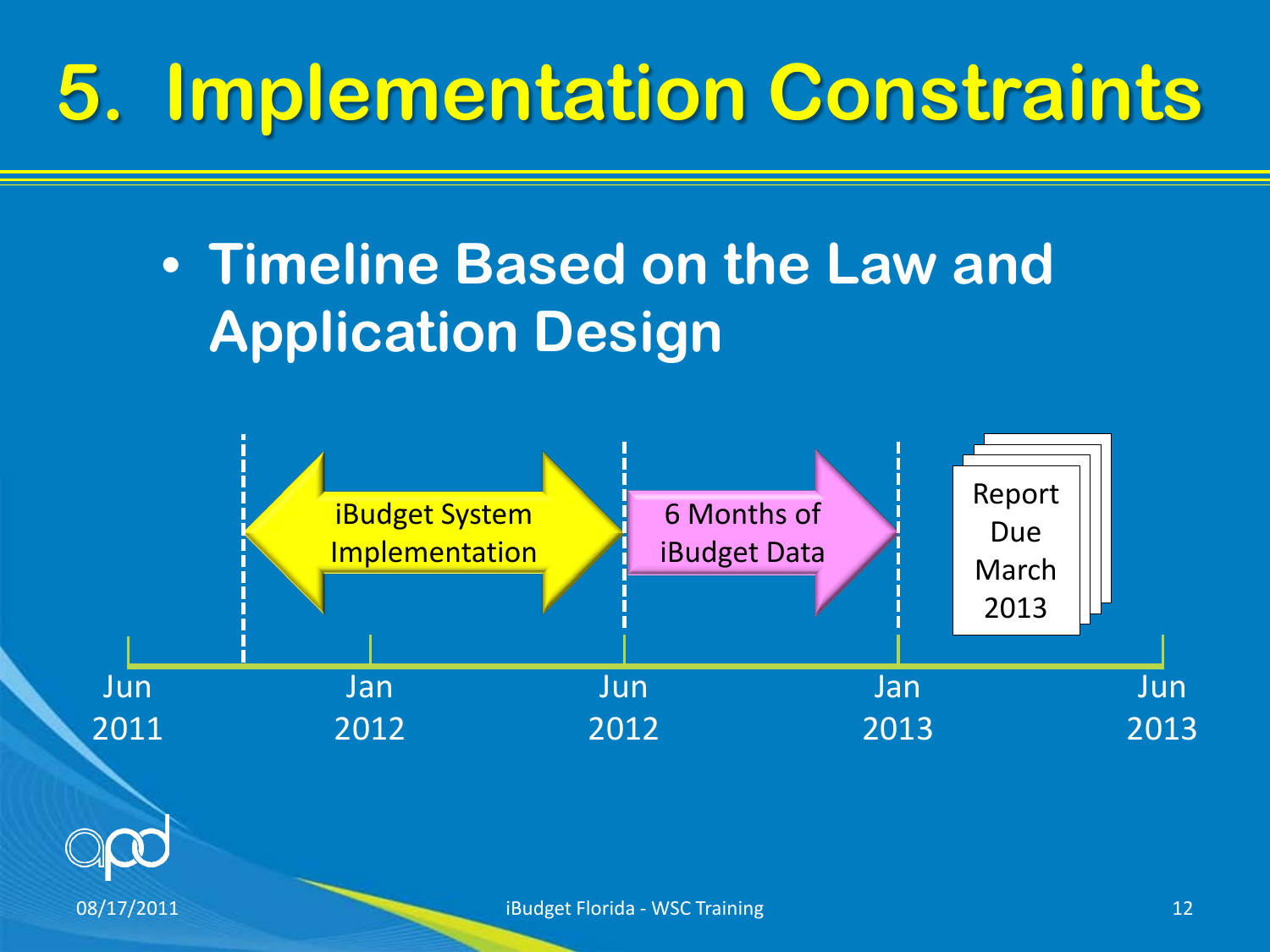





08/17/2011 iBudget Florida - WSC Training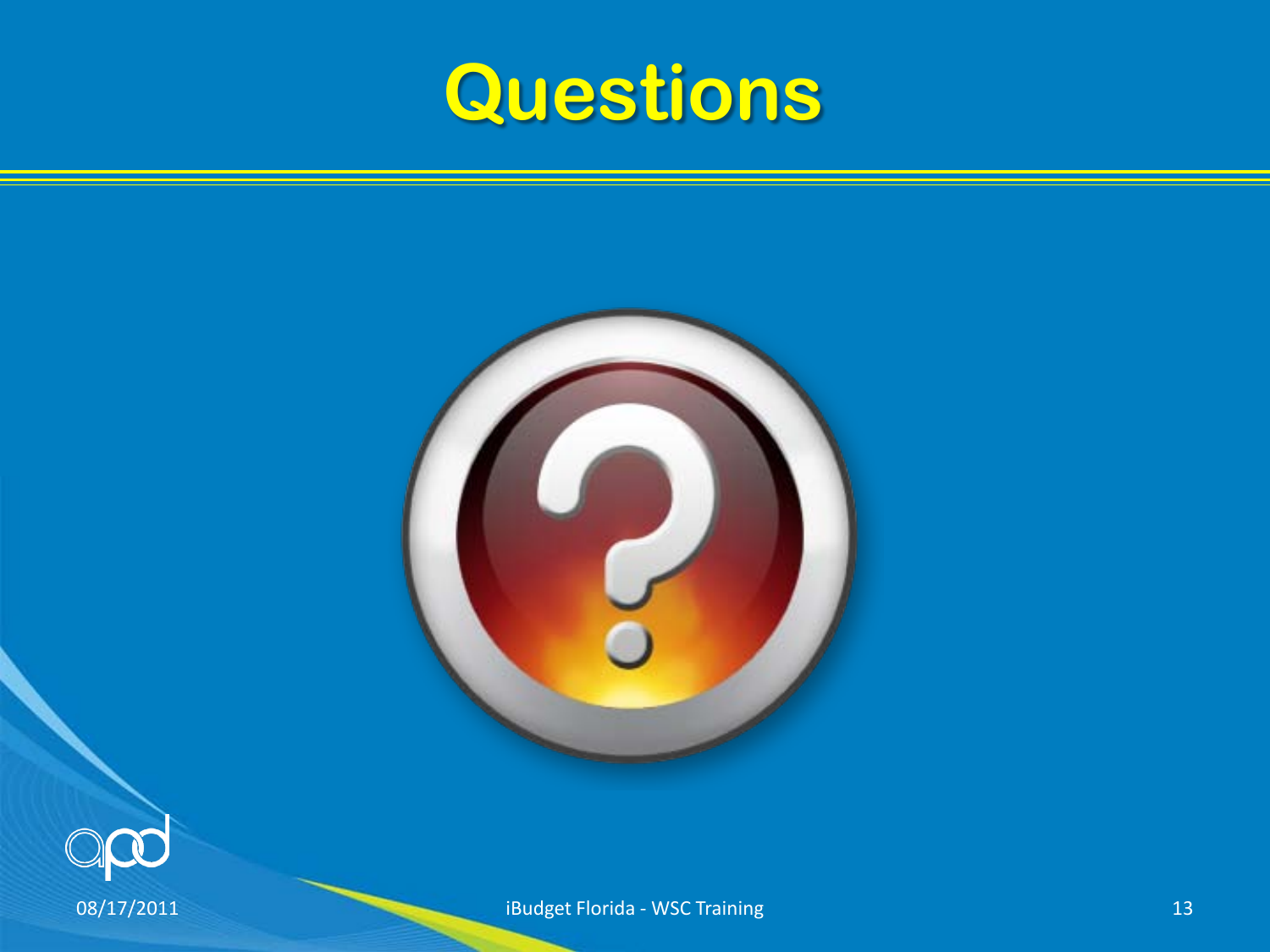**Application Training Components** 

- **Submission of a NARF**
- **Link to the Training/Testing Site**
- **User Name and Password**
- **Responsibilities in the System(s)**
- **Training Guides**
- **Service Desk**

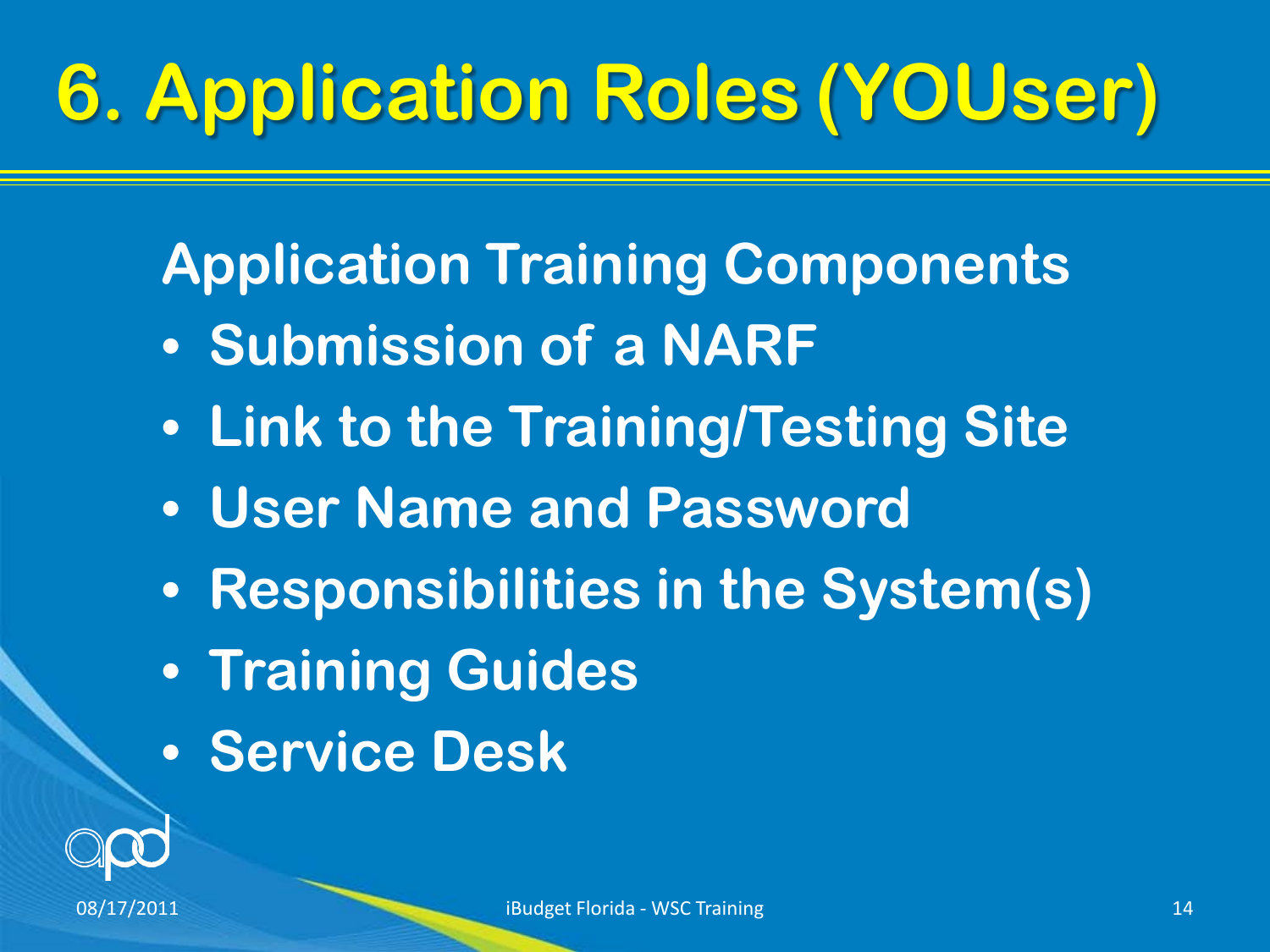**Responsibilities in ABC**

- **Closing-out Cost Plans**
- **Update and Maintain All Customer Information**

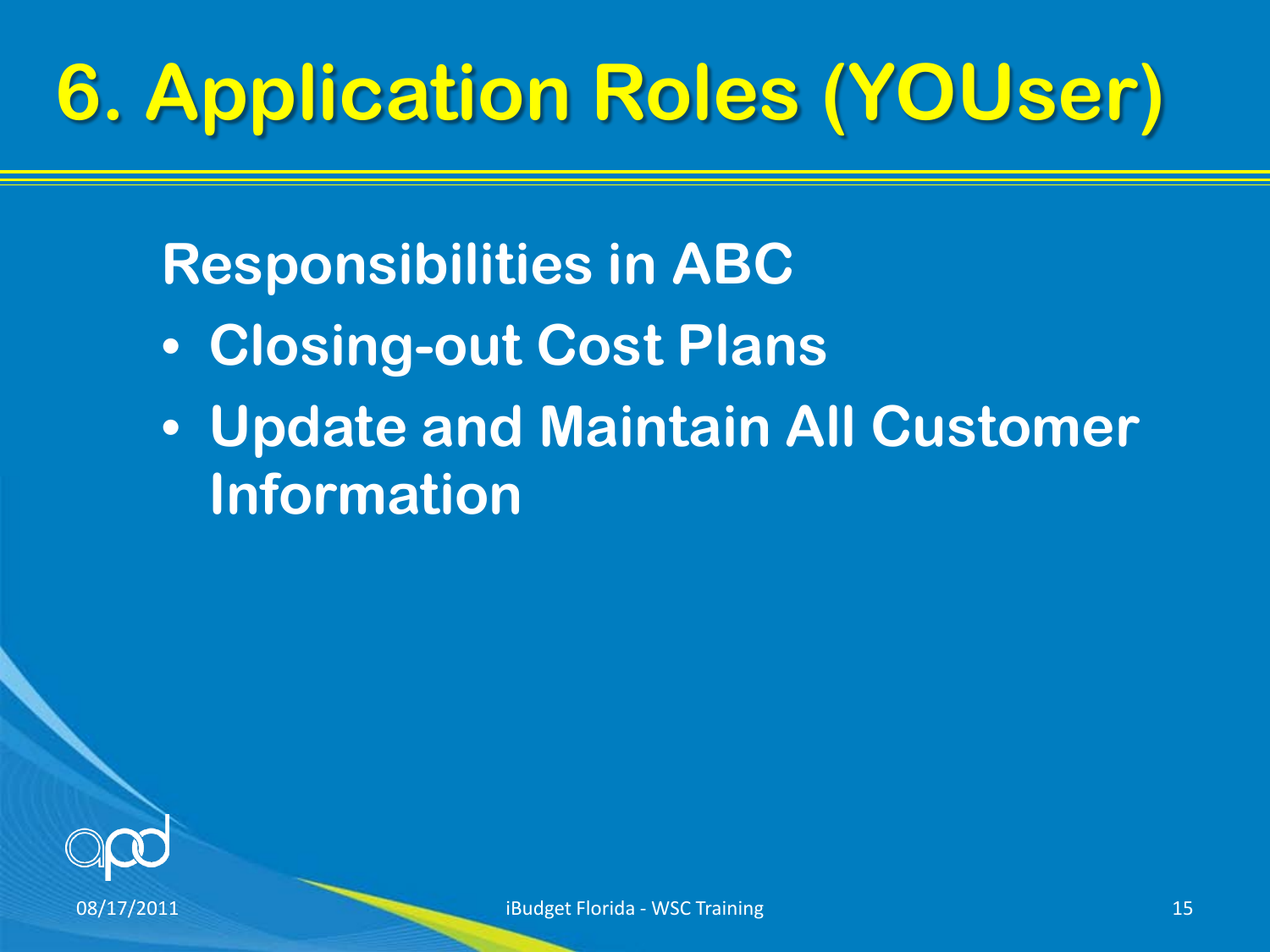**In iBudget Application**

- **Create Cost Plan**
- **Build Service Plans**
- **Submit Plan for Review**

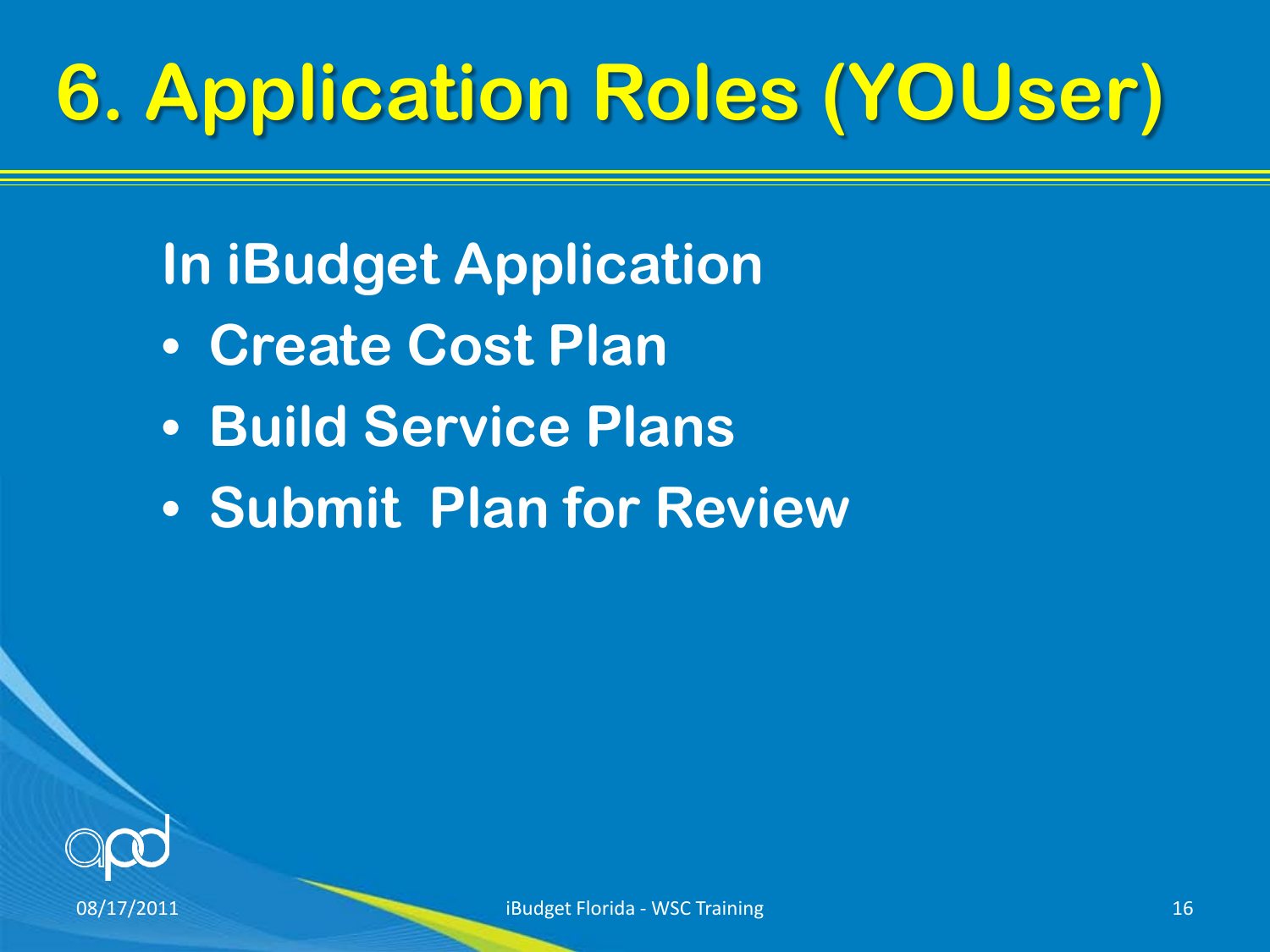#### **Benefits of iBudget**

- **Ease of Navigation**
- **Pre-populated Providers and Rates**
- **Calculations are Automatic**
- **Built-in Prompts**
- **Direct Submission to Area Office**

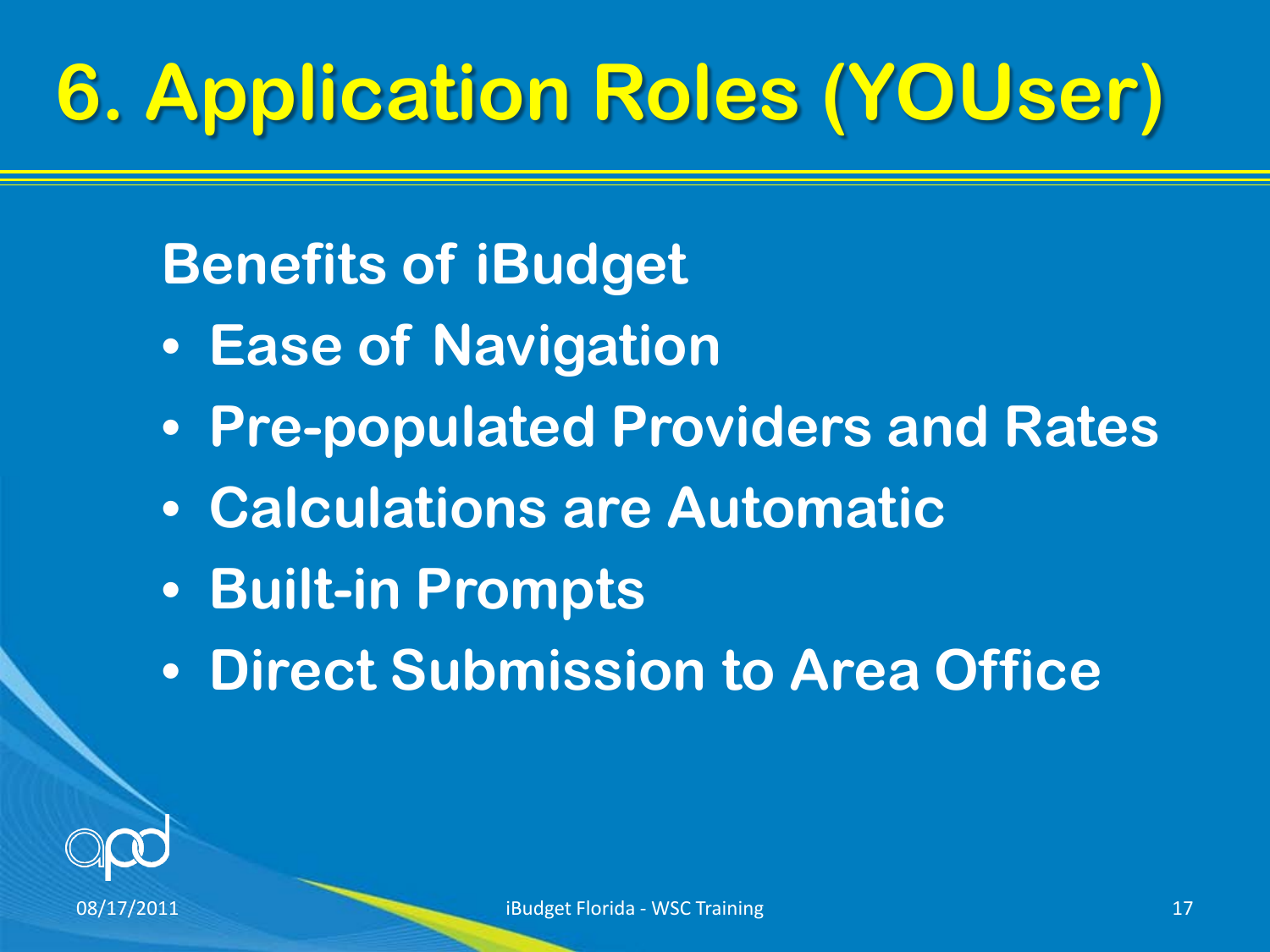#### **Benefits of iBudget**

- **Service Authorizations Notice Emailed to Providers**
- **Budget Management Tools**
- **Service Utilization Tracking**
- **Instant Caseload Status Reporting**

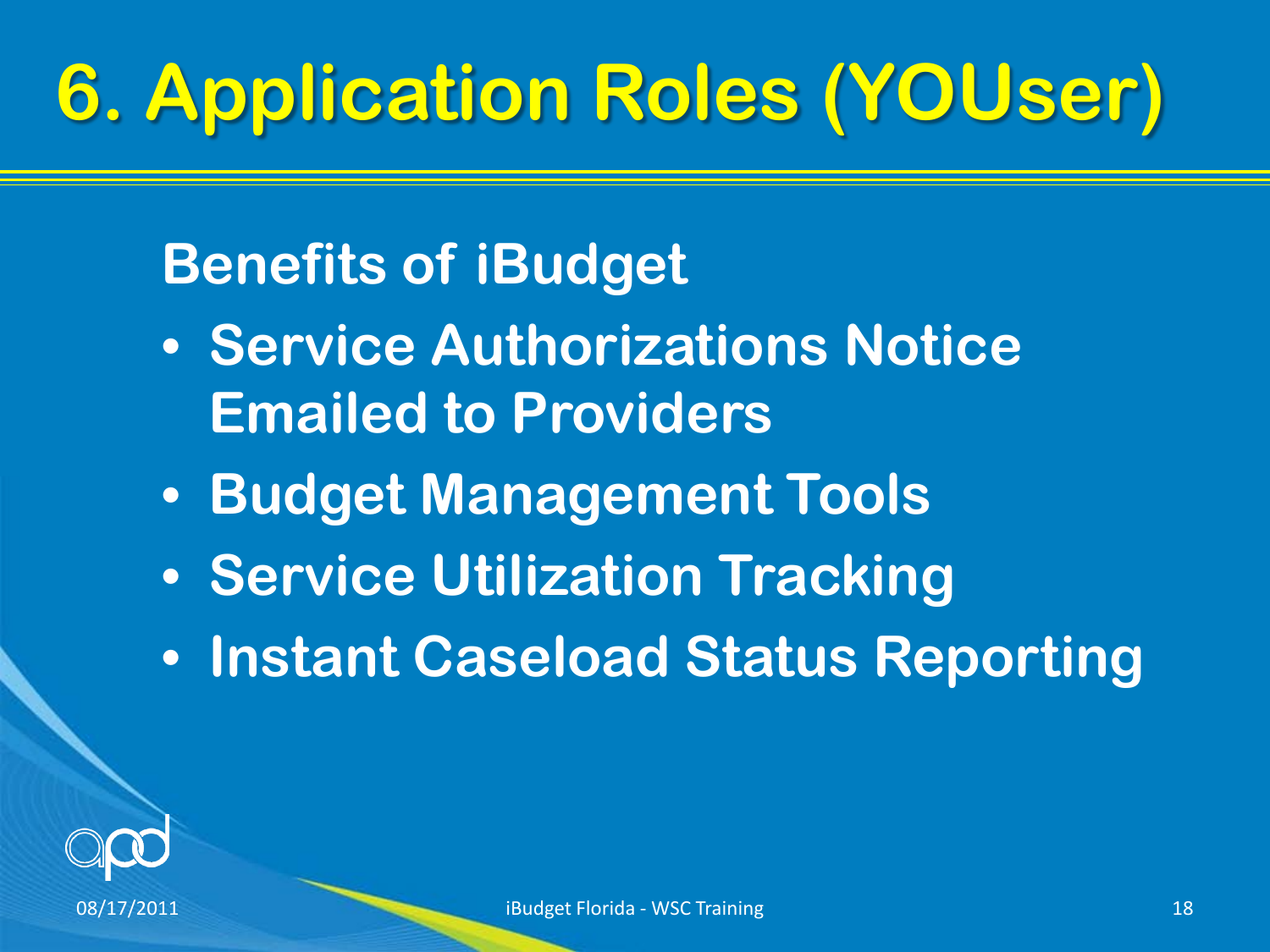#### **7. Program Overview**

- **Budget Allocation Formula Implementation**
- **Inputs for the Formula**
	- **Demographics**
	- **Program Component**
	- **QSI Data**

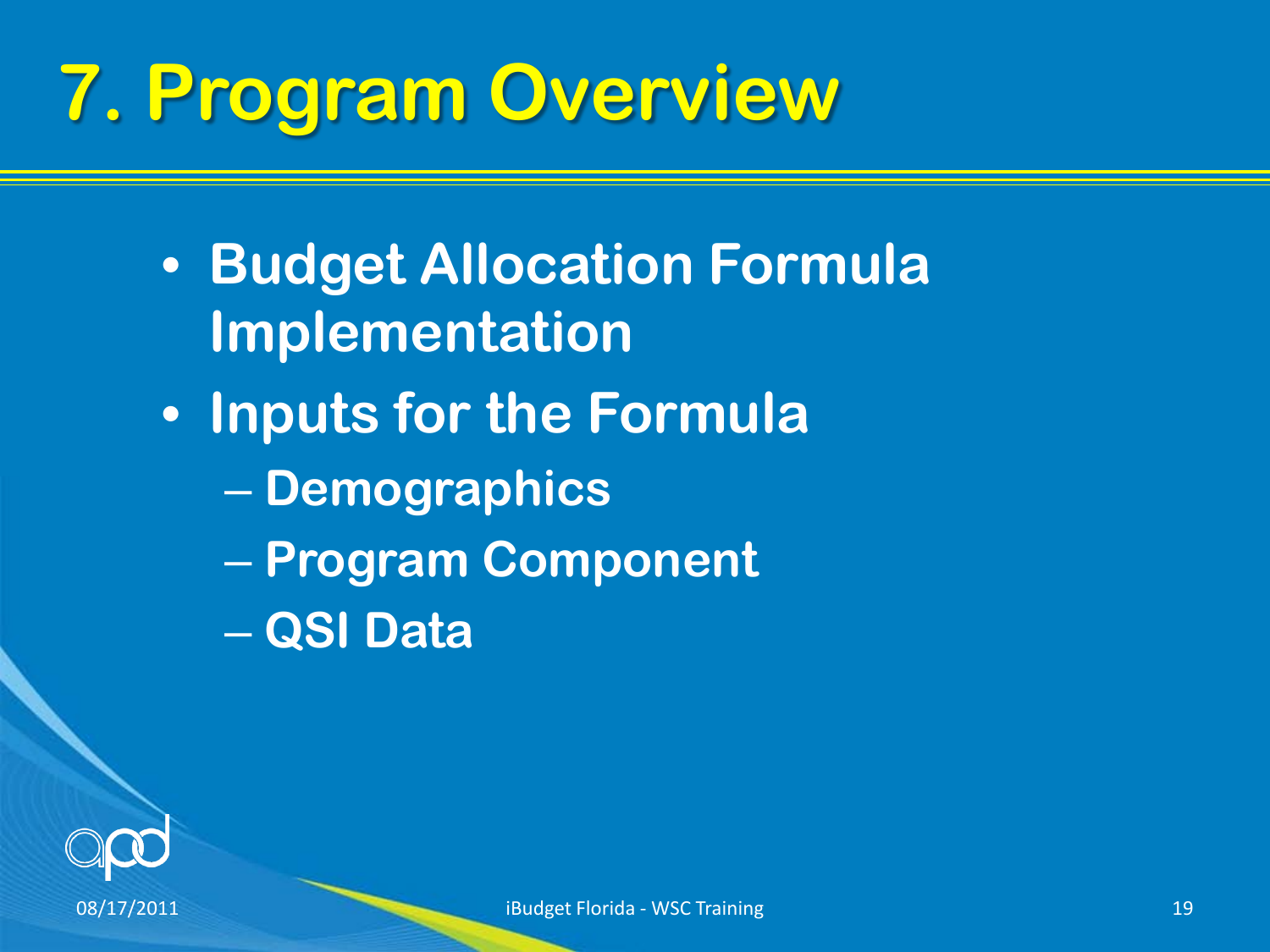#### **7. Program Overview**

• **Services (handout)** – **New Ones** – **Consolidated Ones** • **iBudget Draft Handbook is on iBudgetFlorida.org**

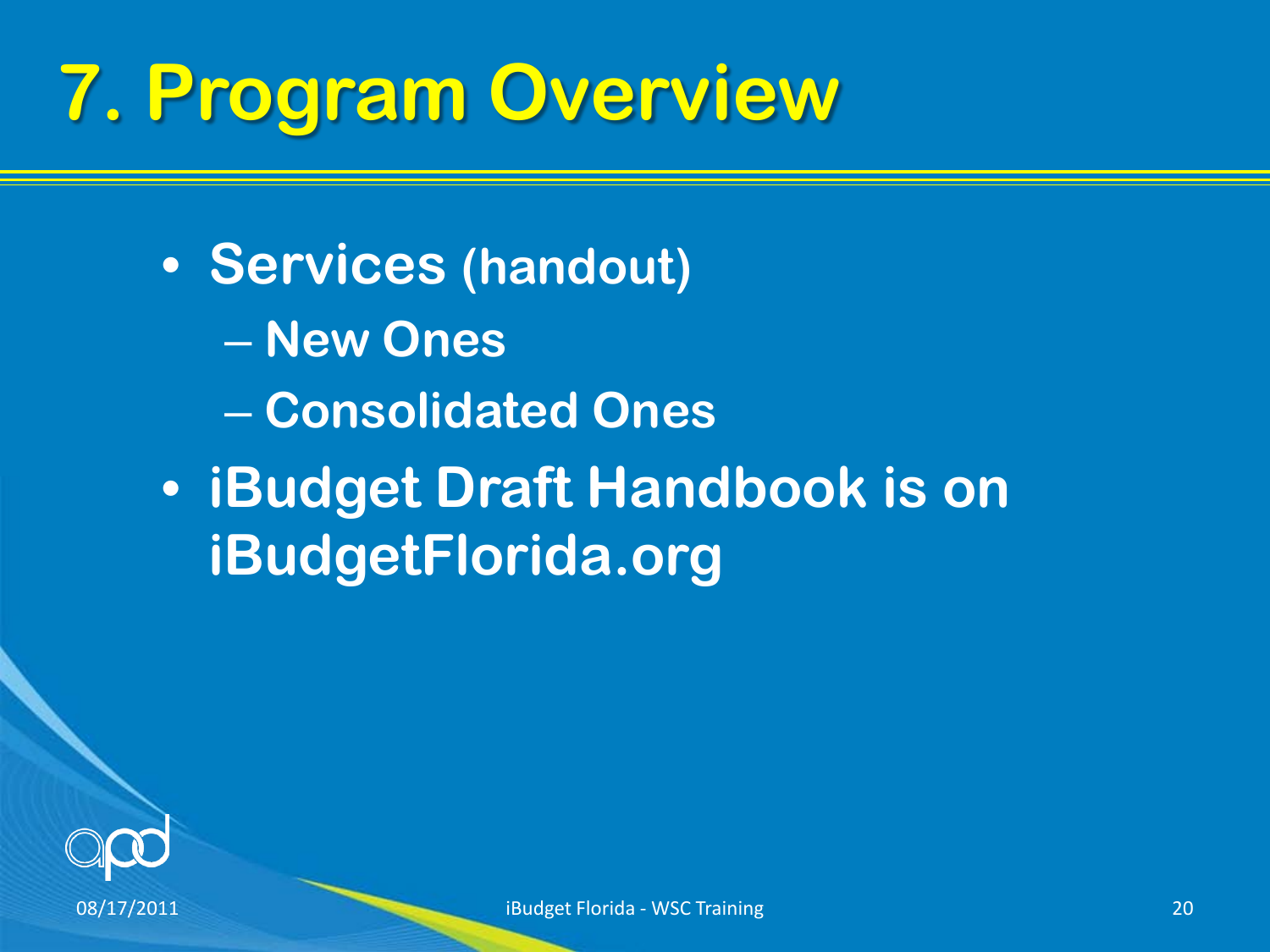#### **7. Program Overview**

• **Application Controls** – **Over Budget Alerts** – **Thresholds within the application**



**Flags = Area Office Review**

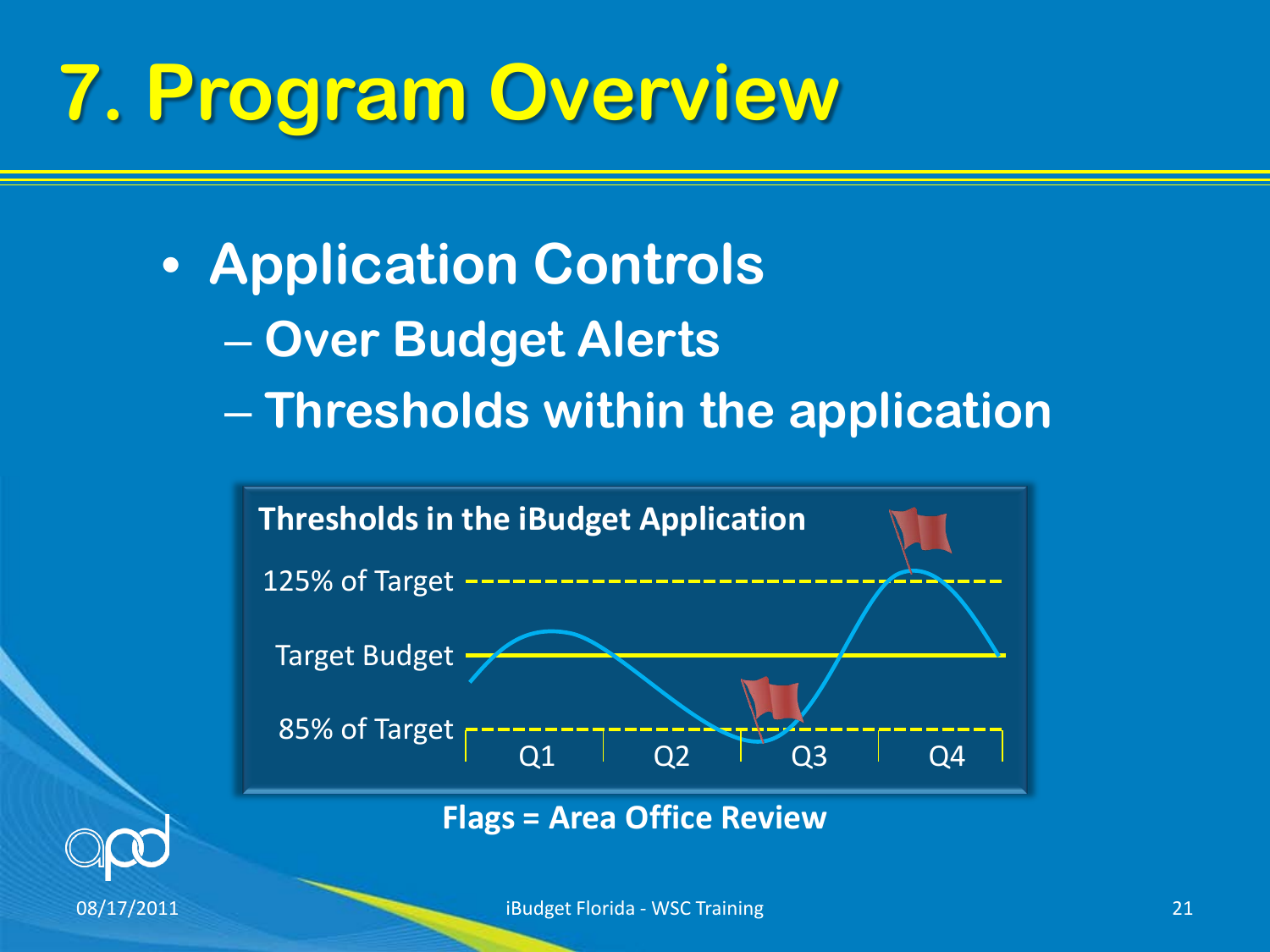#### **8. Service Desk**

**Please Submit iBudget Florida Questions Online at:**

• **http://www.iBudgetFlorida.org**

**For iBudget Florida Technical Questions (such as password resets and login issues) call (850) 488-4357 (option 3)**

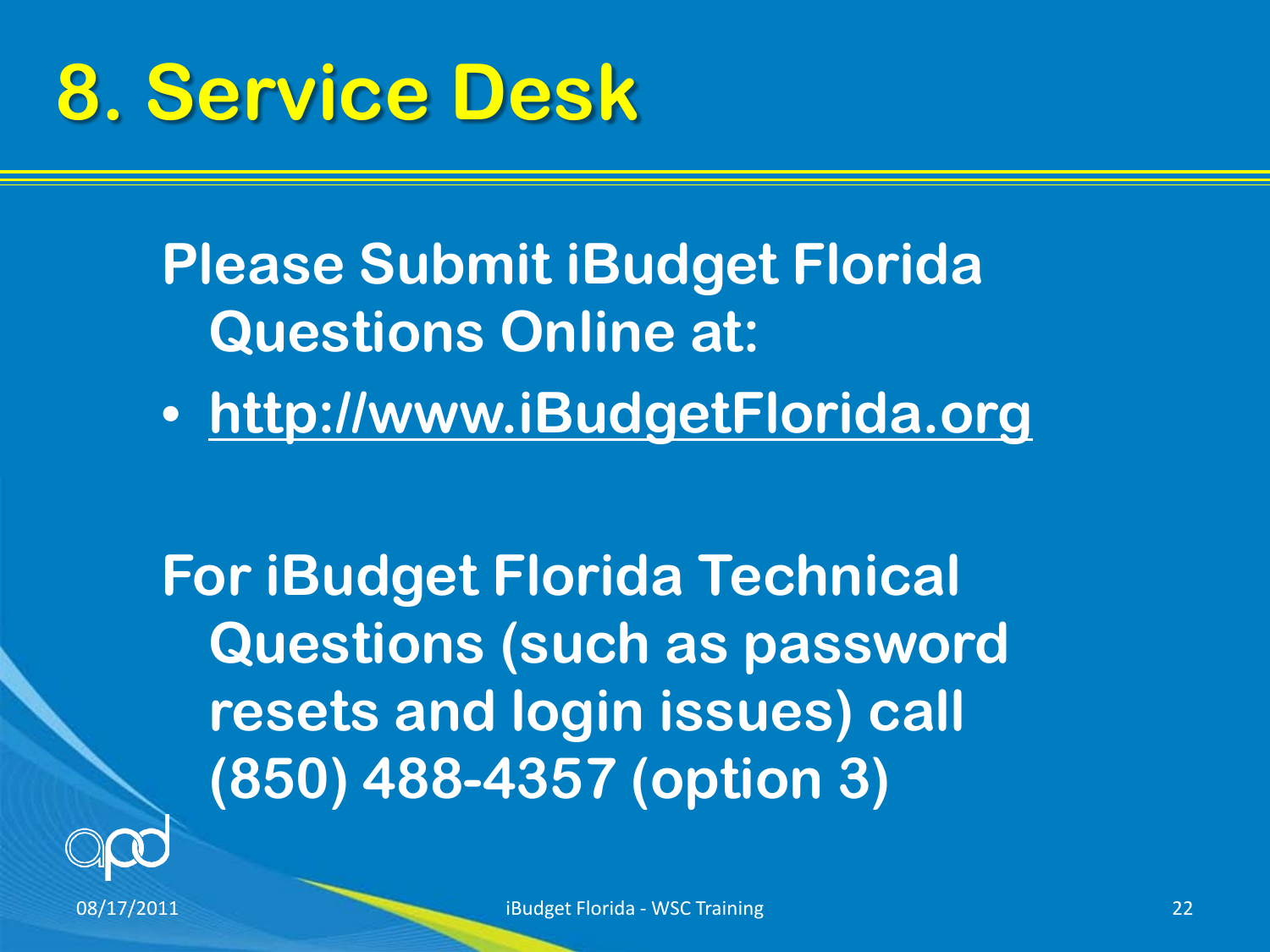#### **Break time – Coming up…**

- **Walk-through iBudget Florida Application**
- **Discuss the Day-to-Day Operations**
- **Questions and Answers**